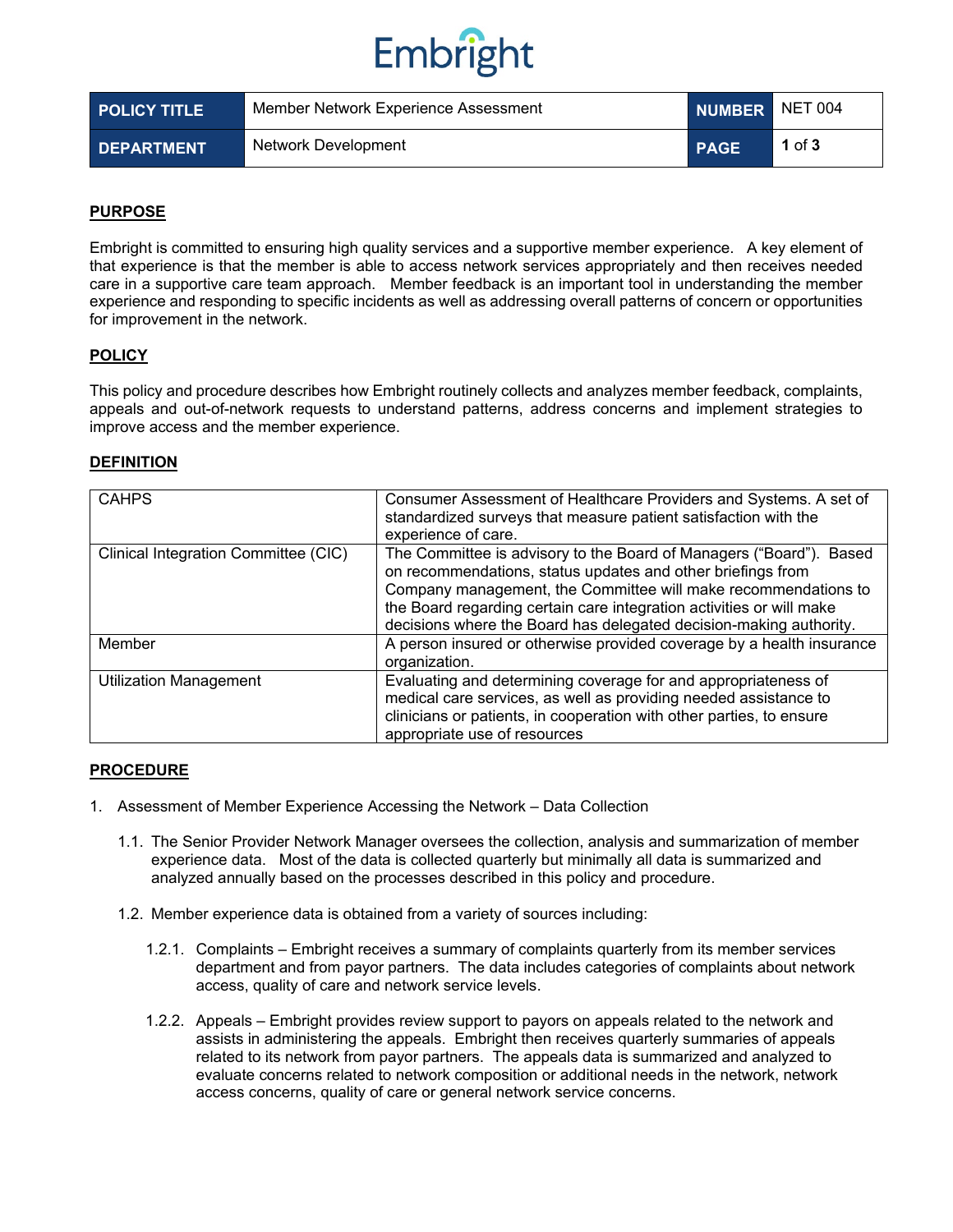# Embright

| <b>POLICY TITLE</b> | Member Network Experience Assessment |             | NUMBER NET 004 |
|---------------------|--------------------------------------|-------------|----------------|
| <b>DEPARTMENT</b>   | Network Development                  | <b>PAGE</b> | $2$ of $3$     |

- 1.2.3. Surveys Embright receives annual member survey information annually from payor partners. These surveys may be standardized surveys such as CAHPS or may be custom surveys that the health plans have administered. Embright analyzes the responses to questions related to network access, quality and service.
- 1.2.4. Other Sources Embright and the payor partners may conduct more targeted approaches to collecting member experience data such as focus groups or virtual surveys regarding specific experiences. When these surveys are conducted, Embright incorporates the results into the annual report on member experience.
- 1.3. Non-Behavioral and Behavioral Out-of- Network Activity

Embright recognizes the value of analyzing out-of-network activity. Analyzing this data supports the ability of Embright to identify opportunities for network expansion or development by specialty or in a specific geographic area. It can also help identify providers who may have limited access or opportunities to expand office hours. Annually, Embright compiles data on member requests for outof-network services and data on actual out-of-network utilization to identify and monitor issues with access to non-behavioral healthcare services, practitioners, and providers. The approach includes analysis of:

- 1.3.1 Utilization Management and Out-of-Network Requests Embright, working with payor partners, analyzes member/practitioner requests for out-of-network services, including:
	- $\circ$  Urgent concurrent, urgent preservice, nonurgent preservice and post-service requests.
	- o Final determinations resulting from these requests (approvals and denials, regardless of reason code)
- 1.3.2 Coverage Requests Embright, working with payor partners, compile and analyze requests and final determinations for in-network level of benefit coverage.
- 1.3.3 Claims Data Embright analyzes summary claims data provided by payors to identify out-ofnetwork patterns, claims denied for out-of-network activity or paid at out-of-network rates and reimbursement levels.

Embright analyzes the data separately for non-behavioral and behavioral providers as well as practitioner and provider (facility-based) care in order to develop specific strategies to address issues.

- 2. Analysis and Reporting
	- 2.1. The Senior Provider Network Manager is responsible for the annual summarization, analysis and reporting of the results of member experience data collection and the out-of-network data collection.
	- 2.2. The annual report by Embright includes a quantitative and qualitative analysis, by product/product line, of member complaint and appeal data related to network adequacy (e.g., requests for out-of-network services, appeals, complaints specific to access) and member experience (CAHPS or member experience survey). This analysis helps monitor and identify specific issues with access.
	- 2.3. The data is analyzed and trended over time in order to evaluate whether access and other concerns are improving or not. This analysis is also used to evaluate whether strategies and interventions are having an impact.
	- 2.4. Embright analyzes data for non-behavioral requests for and utilization of out-of-network services and reports that data on a per thousand member rate at the product-line level.